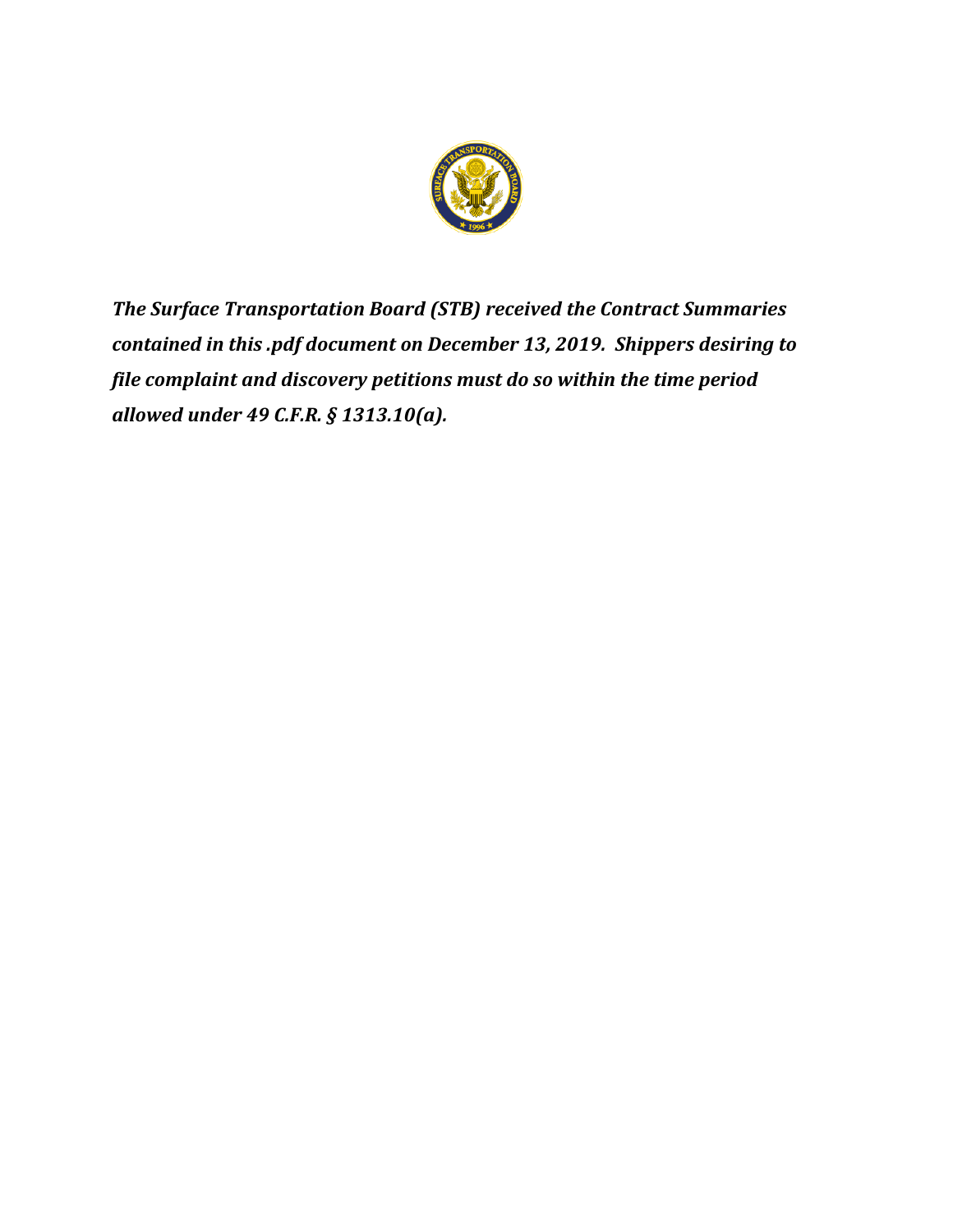STB-NS-C-01869 Amendment No. 4

# NORFOLK SOUTHERN RAILWAY COMPANY AND CONSOLIDATED SUBSIDIARIES

# CONTRACT SUMMARY

ISSUED: December 9, 2019

EFFECTIVE: December 9, 2019

ISSUED BY P. A. LEMON MANAGER PRICING SERVICES NORFOLK SOUTHERN CORPORATION 8TH FLOOR THREE COMMERCIAL PLACE, MCKINNON BUILDING NORFOLK, VA 23510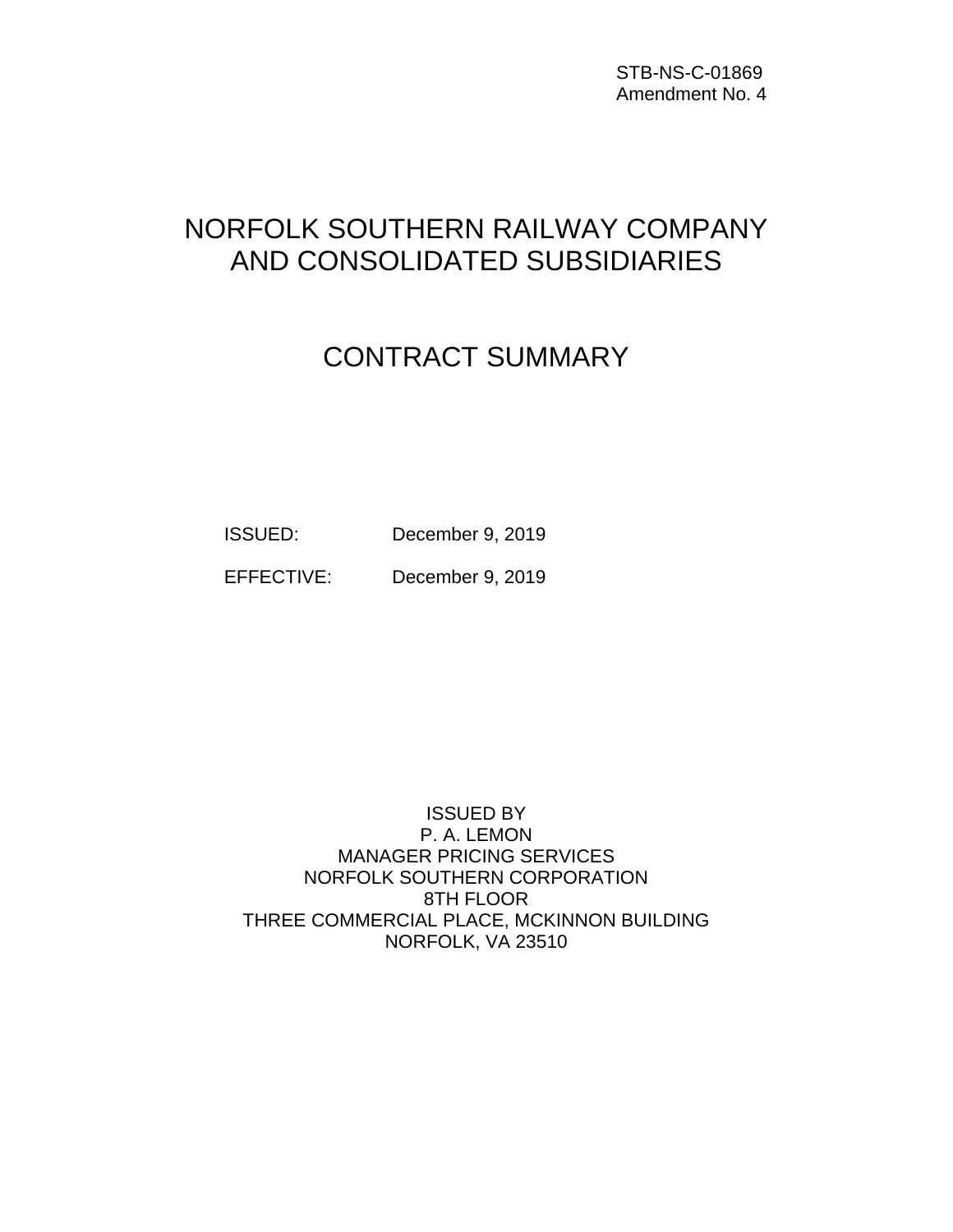#### **AMENDMENT NO. 4 CONTRACT SUMMARY STB-NS-C-01869**

| <b>ITEM</b> | <b>SUBJECT</b>                                                                                      |                                | <b>APPLICATION</b>                                                                                                                                                 |  |
|-------------|-----------------------------------------------------------------------------------------------------|--------------------------------|--------------------------------------------------------------------------------------------------------------------------------------------------------------------|--|
| 10          | Carrier<br>Norfolk Southern Railway Company and<br><b>Consolidated Subsidiaries</b><br><b>Names</b> |                                | Three Commercial Place, Norfolk, VA 23510                                                                                                                          |  |
| 20          | Commodity                                                                                           |                                | Oils, Food Prep. (See attached Exhibit.)                                                                                                                           |  |
| 30          | Contract<br>Duration                                                                                | (i)<br>(ii)<br>(iii)           | <b>Application Date:</b><br>January 1, 2020<br><b>Termination Date:</b><br>March 31, 2020 (Extension)<br><b>NO</b><br><b>Optional Extension:</b>                   |  |
| 40          | Rail Car<br>Data                                                                                    | (A)<br>(i)(A)<br>(ii)(A)<br>or | Number of Dedicated Cars<br>Available & Owned by Carrier:<br><b>NA</b><br>Available & Leased by Carrier:<br><b>NA</b><br>Average Number of Bad order:<br><b>NA</b> |  |
|             |                                                                                                     | (i)(B)                         | Shipper will furnish the rail cars used for the transportation<br>provided under the Contract, and those rail cars will not be<br>leased from the Carrier.         |  |
| 50          | Special<br>Features                                                                                 |                                | Rates                                                                                                                                                              |  |

#### \_\_\_\_\_\_\_\_\_\_\_\_\_\_\_\_\_\_\_\_\_\_\_\_\_\_\_\_\_\_\_\_\_\_\_\_\_\_\_\_\_\_\_\_\_\_\_\_\_\_\_\_\_\_\_\_\_\_\_\_\_\_\_\_\_\_\_\_\_\_\_\_\_\_\_\_ **RULES AND OTHER GOVERNING PROVISIONS**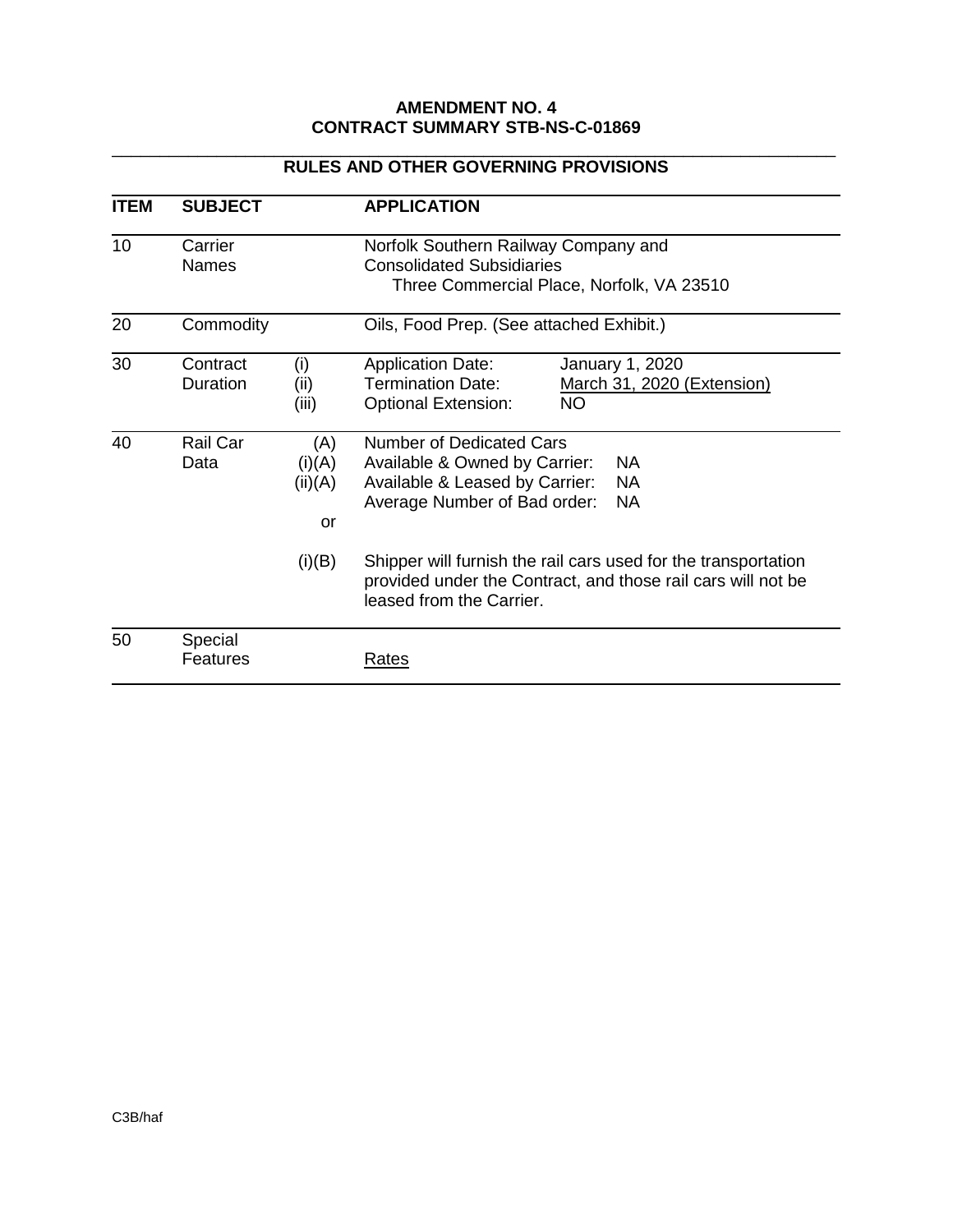Commodity Exhibit to STB-NS-C-01869 Amendment No. 4 Page 1 of 1

Corn Oil Gluten Liquor Residue Liquid Corn Solubles Corn Oil Foots Corn Steep Water Distilled, Rectified, or Blended Liquors By-products of Liquor Distilling (Excludes 20-859-35) Soft Drinks, Bottled, Canned or in Bulk Miscellaneous Flavoring Extracts or Syrups Cottonseed Oil Cottonseed Oil Foots Cottonseed Oil Soap Stock Soybean Oil Soybean Milk Compound Soybean Oil Foots Soybean Oil Soap Stock Solubles, Soybean, Residue from Soybean Flour Mfr., Liquid Linseed Oil Vegetable Oil, Fat Free Coconut Oil, Degummed Lecithin, Oil Concentrate, Crude Lecithin, Oil Concentrate, Refined Lecithin, Oil Free Vegetable, Corn or Cottonseed Oil Stearine or Oils, Solidified Apricot Kernel Oil, OT Bitter Castor Oil Tallow Seed Oil, Inedible, Liquid or Sldfd Rapeseed Oil (Colza Oil) Vegetable or Nut Oils, Liquid or Solidified Oil, Sunflower Sed, Liquid or Solidified Mustard Seed Oil, Liquid or Solidified Camelina Oil Oils, NEC, OT Medicinal Raisin or Grape Seed Oil Vegetable Tallow Grease, Vegetable, NEC Deodorizer Residue or Sludge Sludge of Vegetable Fats or Oils Peanut Oil Cake or Meal Tung Nut Oil Cake or Meal Oil Foots, Sediments, or Tank Bottoms Oil Foots or Sediments, NEC Castor Oil Foots or Sediments Oil Foots, Oil Sediments or Tank Bottoms, Safflower Oil Foots, Oil Sediment or Tank Bottoms Oil (Butter or Grease) Foots, Palm, Artificial or Natural Oil foots, Kapol<Kpoc' Seed, Lqd or Sldfd Oil Foots/Sediment, Tank Bottoms, Liq/Solidified, Not Specified Fish Liver Oil Oil, Fish or Sea Animal Acid Fish Scrap Fish Fat or Oil Sludge Fish Oil Foots Fish Solubles **Shortening** Shortening, Vegetable Oil Cooking or Salad Oil Olive Oil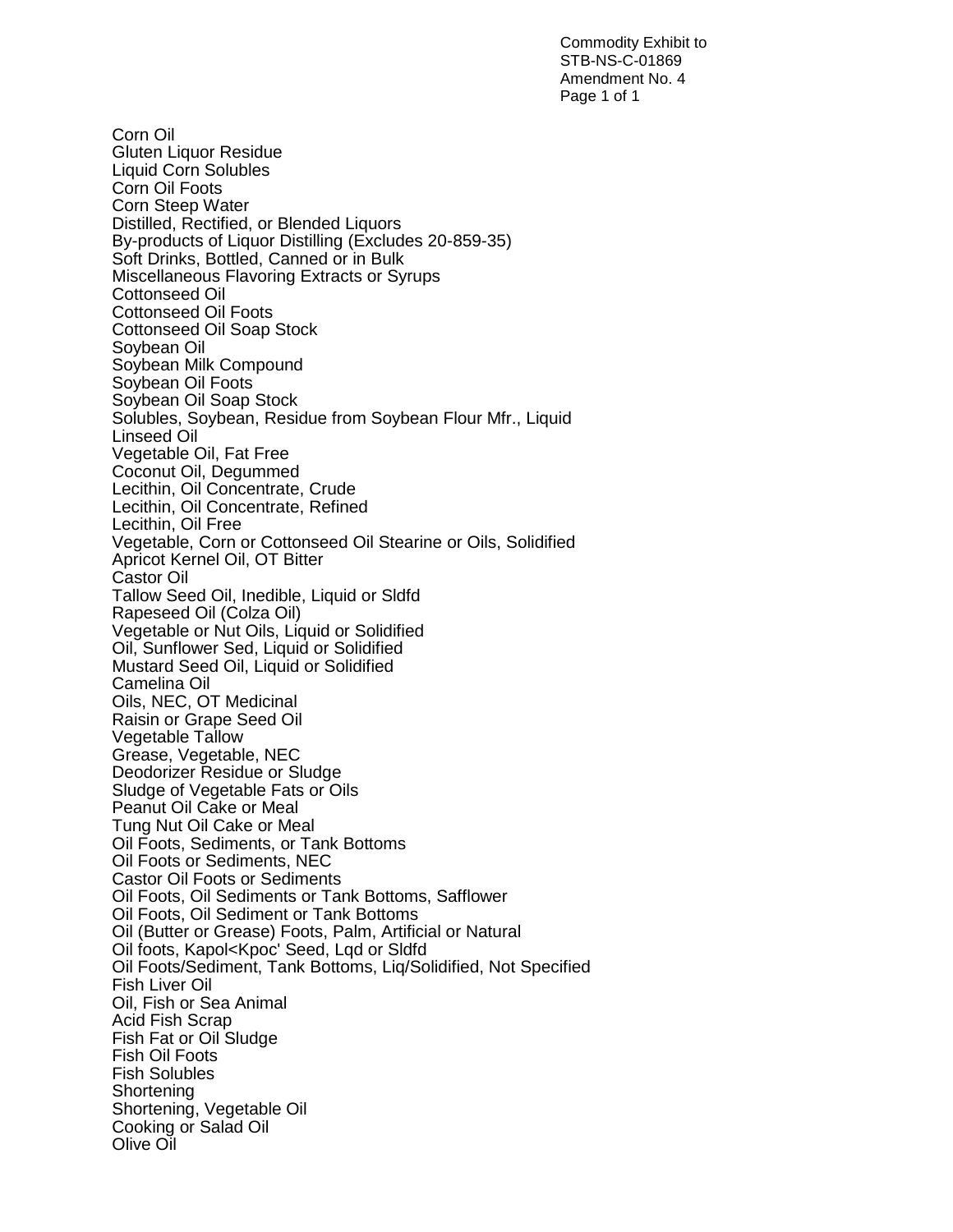STB-NS-C-00203D Amendment No. 6

## NORFOLK SOUTHERN RAILWAY COMPANY AND CONSOLIDATED SUBSIDIARIES

### CONTRACT SUMMARY

ISSUED: December 9, 2019

EFFECTIVE: December 9, 2019

ISSUED BY P. A. LEMON MANAGER PRICING SERVICES NORFOLK SOUTHERN CORPORATION 8TH FLOOR THREE COMMERCIAL PLACE, MC KINNON BUILDING NORFOLK, VA 23510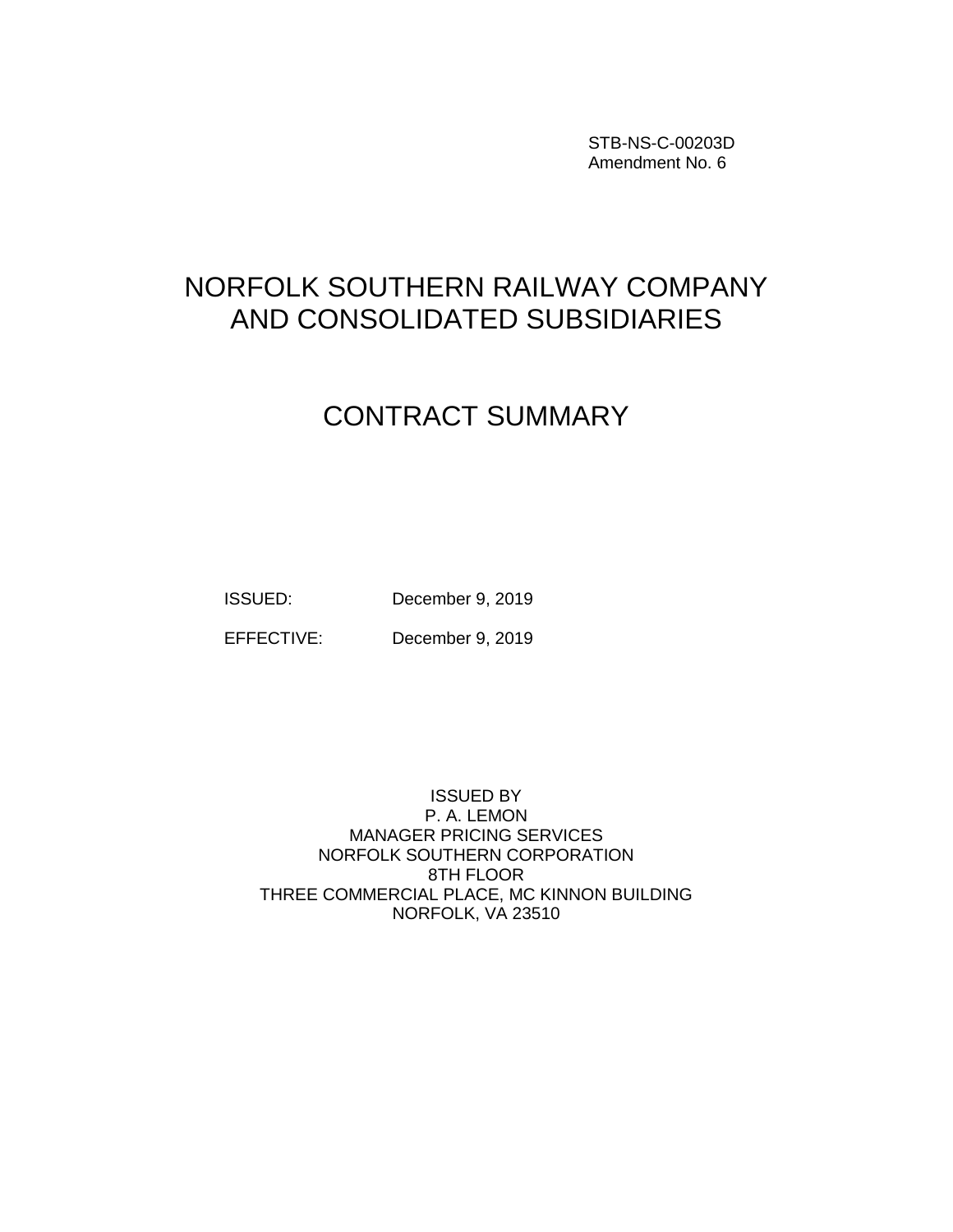#### **AMENDMENT NO. 6 CONTRACT SUMMARY STB-NS-C-00203D**

#### **RULES AND OTHER GOVERNING PROVISIONS ITEM SUBJECT APPLICATION** 10 Carrier Norfolk Southern Railway Company and Names Consolidated Subsidiaries Three Commercial Place, Norfolk, VA 23510 20 Commodity Oats 30 Shipper The Andersons Inc. 40 Contract (i) Application Date: December 1, 2019<br>Duration (ii) Termination Date: March 31, 2020 (E) Duration (ii) Termination Date: March 31, 2020 (Extension) (iii) Optional Extension: NO 50 Origins, (i) Origin(s): Toledo, OH; Toledo, OH Airline; Destinations, **Laurations**, **Louisville, KY**; Chicago, IL(Deletions) Transit Points Destination(s): Decatur, AL; Guntersville, AL; Montgomery, AL (Deletions); Lacymark, FL; and Other **Flowery Branch, GA; Gainesville, GA**; Danville, KY; Louisville, KY; Barber, NC; Loray, NC; Camp Hill, PA; Chattanooga, TN; Alabama City, AL (Addition) Shipper **Facilities** (ii) Ports(s): NA (iii) Transit point(s): NA<br>(iv) Shipper Facility: NA Shipper Facility: 60 Rail Car (A) Number of Dedicated Cars Data (i)(A) Available & Owned by Carrier: NA  $(ii)(A)$  Available & Leased by Carrier: NA Average Number of Bad Order: NA or (i)(B) Shipper will furnish the rail cars used for the transportation provided under the Contract, and those rail cars will not be leased from the Carrier. or (ii)(B) The Contract is restricted to services that do not entail car supply. 70 Rates and (i) Base Rates and Charges: NSRQ 5420-series Publication Charges (ii) Escalation: N/A 80 Volume (i) Movement Type: Single Car/Multiple Car (ii) Minimum and Actual Volume: N/A (iii) Volume Breakpoints: N/A 90 Special Features Rates/Origins/Destinations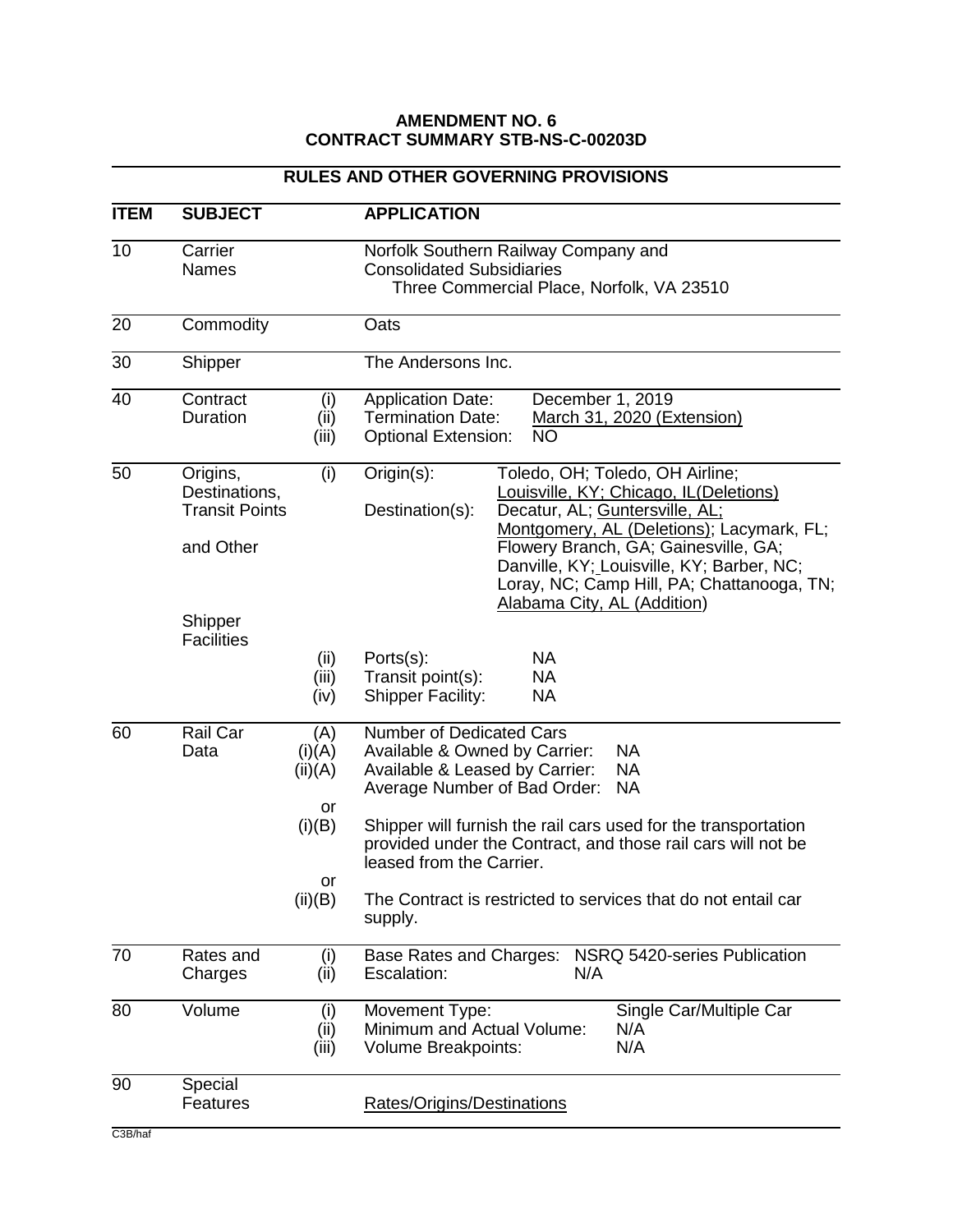STB-NS-C-00203B Amendment No. 9

## NORFOLK SOUTHERN RAILWAY COMPANY AND CONSOLIDATED SUBSIDIARIES

### CONTRACT SUMMARY

ISSUED: December 9, 2019

EFFECTIVE: December 9, 2019

ISSUED BY P. A. LEMON MANAGER PRICING SERVICES NORFOLK SOUTHERN CORPORATION 8TH FLOOR THREE COMMERCIAL PLACE, MC KINNON BUILDING NORFOLK, VA 23510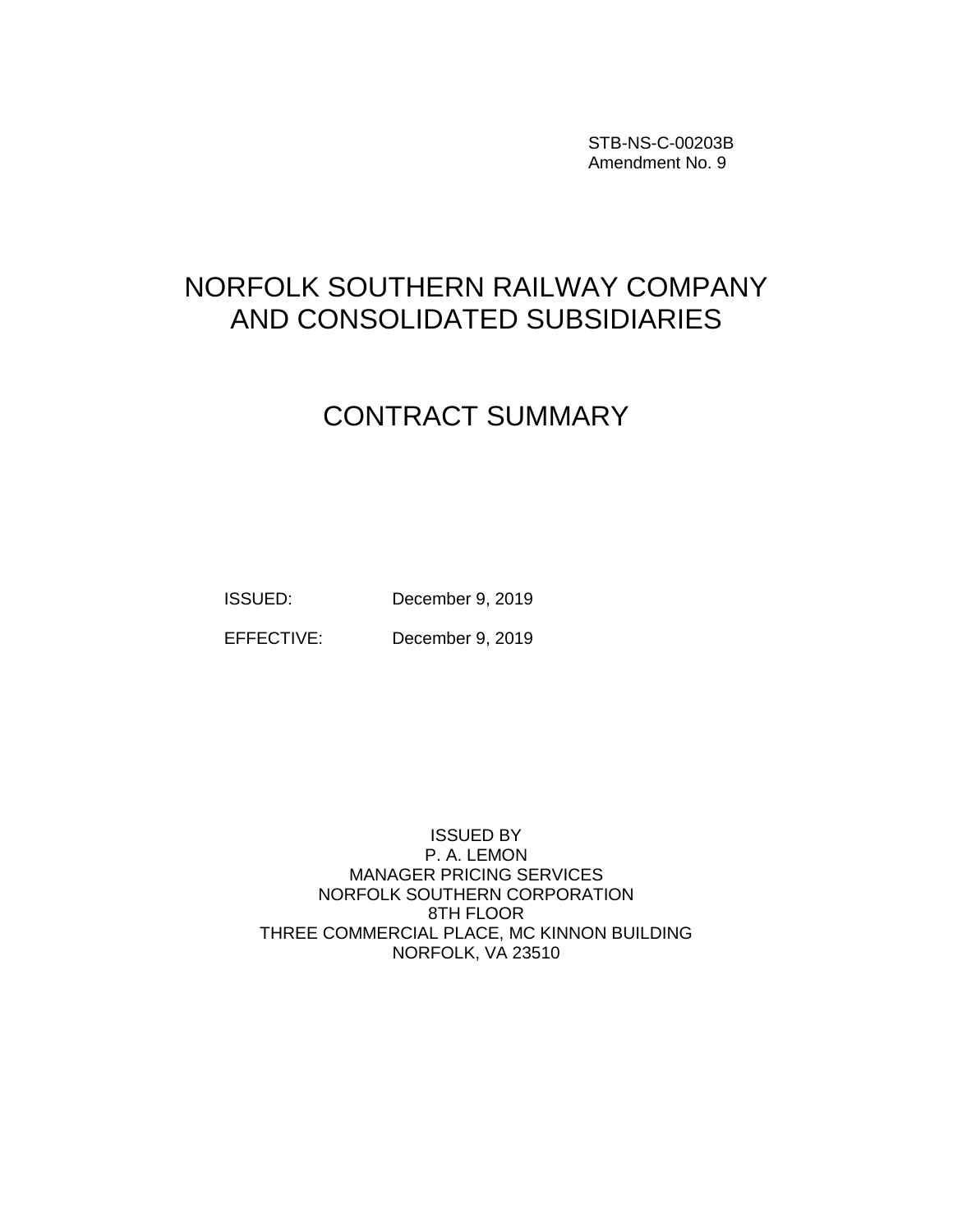#### **AMENDMENT NO. 9 CONTRACT SUMMARY STB-NS-C-00203B**

#### **RULES AND OTHER GOVERNING PROVISIONS**

| <b>ITEM</b> | <b>SUBJECT</b>                                                                                  |                                                           | <b>APPLICATION</b>                                                                                                                                                                                                                                                                                                                                                                                           |  |
|-------------|-------------------------------------------------------------------------------------------------|-----------------------------------------------------------|--------------------------------------------------------------------------------------------------------------------------------------------------------------------------------------------------------------------------------------------------------------------------------------------------------------------------------------------------------------------------------------------------------------|--|
| 10          | Carrier<br><b>Names</b>                                                                         |                                                           | Norfolk Southern Railway Company and<br><b>Consolidated Subsidiaries</b><br>Three Commercial Place, Norfolk VA, 25310                                                                                                                                                                                                                                                                                        |  |
| 20          | Commodity                                                                                       |                                                           | Oats                                                                                                                                                                                                                                                                                                                                                                                                         |  |
| 30          | Shipper                                                                                         |                                                           | The Andersons, Inc.                                                                                                                                                                                                                                                                                                                                                                                          |  |
| 40          | Contract<br>Duration                                                                            | (i)<br>(ii)<br>(iii)                                      | <b>Application Date:</b><br>December 1, 2019<br><b>Termination Date:</b><br>November 30, 2020 (Extension)<br><b>No</b><br><b>Optional Extension:</b>                                                                                                                                                                                                                                                         |  |
| 50          | Origins,<br>Destinations,<br><b>Transit Points</b><br>and Other<br>Shipper<br><b>Facilities</b> | (i)<br>(ii)<br>(iii)<br>(iv)                              | All Points on Railroad NS<br>Origin(s):<br>Destination(s):<br>All Points on Railroad NS<br>Ports(s):<br><b>NA</b><br><b>NA</b><br>Transit point(s):<br><b>Shipper Facility:</b><br><b>NA</b>                                                                                                                                                                                                                 |  |
| 60          | Rail Car<br>Data                                                                                | (A)<br>(i)(A)<br>(ii)(A)<br>or<br>(i)(B)<br>or<br>(ii)(B) | Number of Dedicated Cars<br>Available & Owned by Carrier:<br><b>NA</b><br><b>NA</b><br>Available & Leased by Carrier:<br>Average Number of Bad Order:<br><b>NA</b><br>Shipper will furnish the rail cars used for the transportation<br>provided under the Contract, and those rail cars will not be<br>leased from the Carrier.<br>The Contract is restricted to services that do not entail car<br>supply. |  |
| 70          | Rates and<br>Charges                                                                            | (i)<br>(ii)                                               | Base Rates and Charges: NSRQ 5420-series Publication<br>N/A<br>Escalation:                                                                                                                                                                                                                                                                                                                                   |  |
| 80          | Volume                                                                                          | (i)<br>(ii)<br>(iii)                                      | Movement Type:<br>Single-car/Multiple car<br>Minimum and Actual Volume:<br><b>NA</b><br><b>NA</b><br>Volume Breakpoints:                                                                                                                                                                                                                                                                                     |  |
| 90          | Special<br>Features                                                                             |                                                           | <b>Rates</b>                                                                                                                                                                                                                                                                                                                                                                                                 |  |

C3B/haf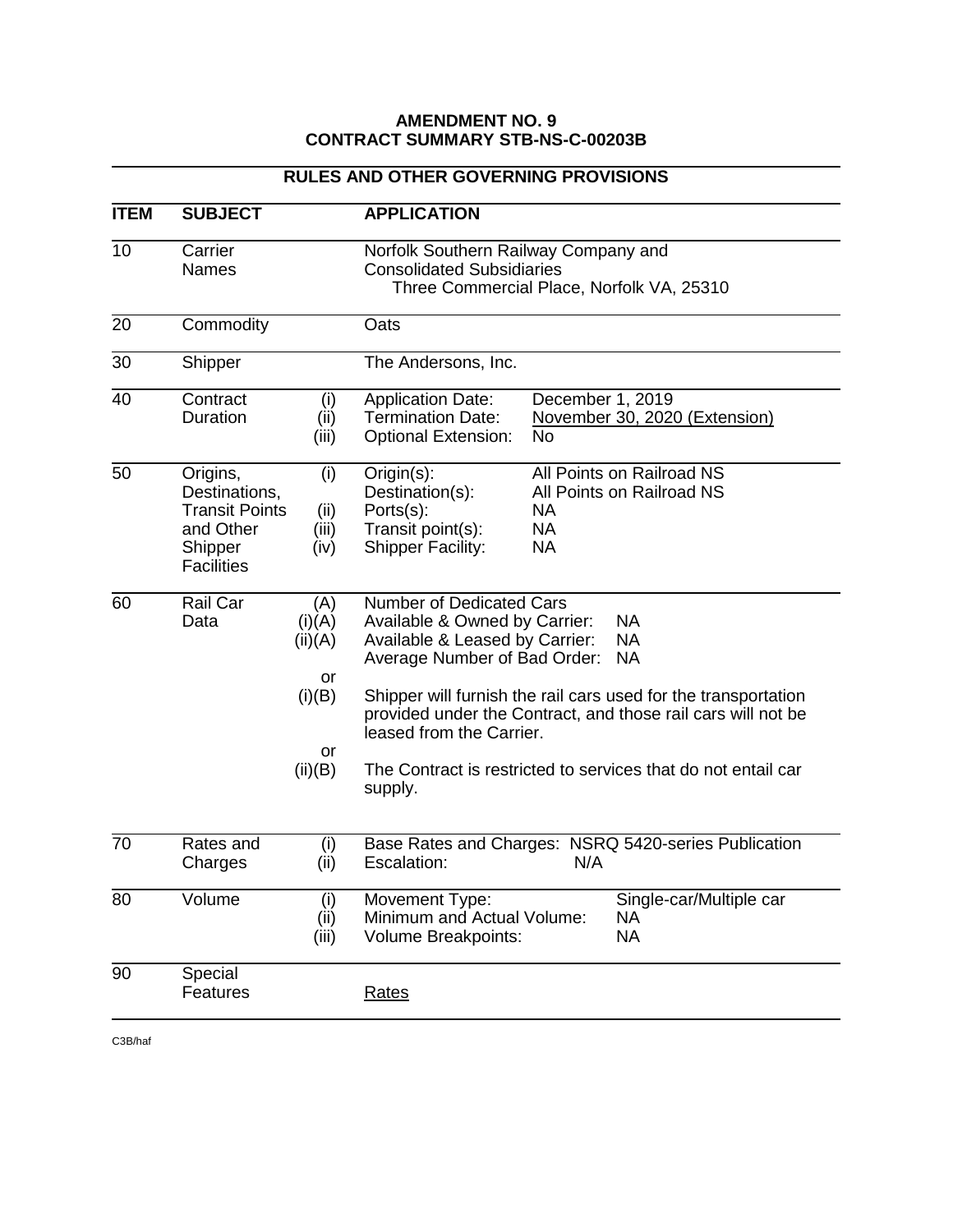STB-NS-C-01711B Amendment No. 6

### NORFOLK SOUTHERN RAILWAY COMPANY AND CONSOLIDATED SUBSIDIARIES

## CONTRACT SUMMARY

ISSUED: December 9, 2019

EFFECTIVE: December 9, 2019

ISSUED BY P. A. LEMON MANAGER PRICING SERVICES NORFOLK SOUTHERN CORPORATION 8TH FLOOR THREE COMMERCIAL PLACE, MCKINNON BUILDING NORFOLK, VA 23510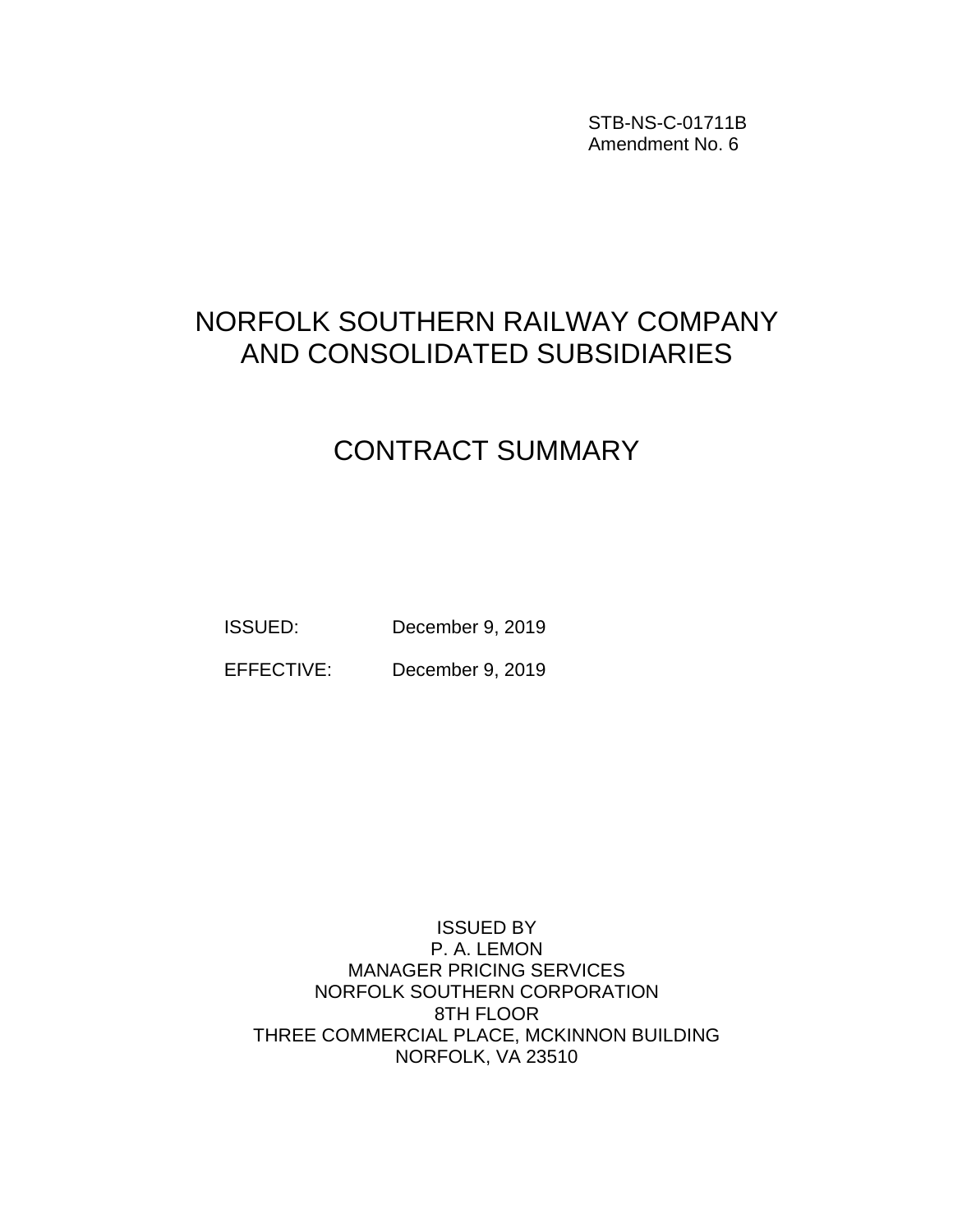#### **AMENDMENT NO. 6 CONTRACT SUMMARY STB-NS-C-01711B**

| <b>ITEM</b> | <b>SUBJECT</b>          |                                          | <b>APPLICATION</b>                                                                                                                                                                                                                                                                             |  |
|-------------|-------------------------|------------------------------------------|------------------------------------------------------------------------------------------------------------------------------------------------------------------------------------------------------------------------------------------------------------------------------------------------|--|
| 10          | Carrier<br><b>Names</b> |                                          | Norfolk Southern Railway Company and<br><b>Consolidated Subsidiaries</b><br>Three Commercial Place, Norfolk, VA 23510                                                                                                                                                                          |  |
| 20<br>Raw   | Commodity               |                                          | Sugar, Beet or Cane, Granulated or Powdered, Other than                                                                                                                                                                                                                                        |  |
| 30          | Contract<br>Duration    | (i)<br>(ii)<br>(iii)                     | <b>Application Date:</b><br>October 1, 2019<br><b>Termination Date:</b><br>November 30, 2019 (Extension)<br><b>NO</b><br><b>Optional Extension:</b>                                                                                                                                            |  |
| 40          | Rail Car<br>Data        | (A)<br>(i)(A)<br>(ii)(A)<br>or<br>(i)(B) | Number of Dedicated Cars<br>Available & Owned by Carrier:<br>NA.<br>Available & Leased by Carrier:<br><b>NA</b><br>Average Number of Bad order:<br><b>NA</b><br>Shipper will furnish the rail cars used for the transportation<br>provided under the Contract, and those rail cars will not be |  |
| 50          | Special<br>Features     |                                          | leased from the Carrier.<br>Rates                                                                                                                                                                                                                                                              |  |

#### **RULES AND OTHER GOVERNING PROVISIONS**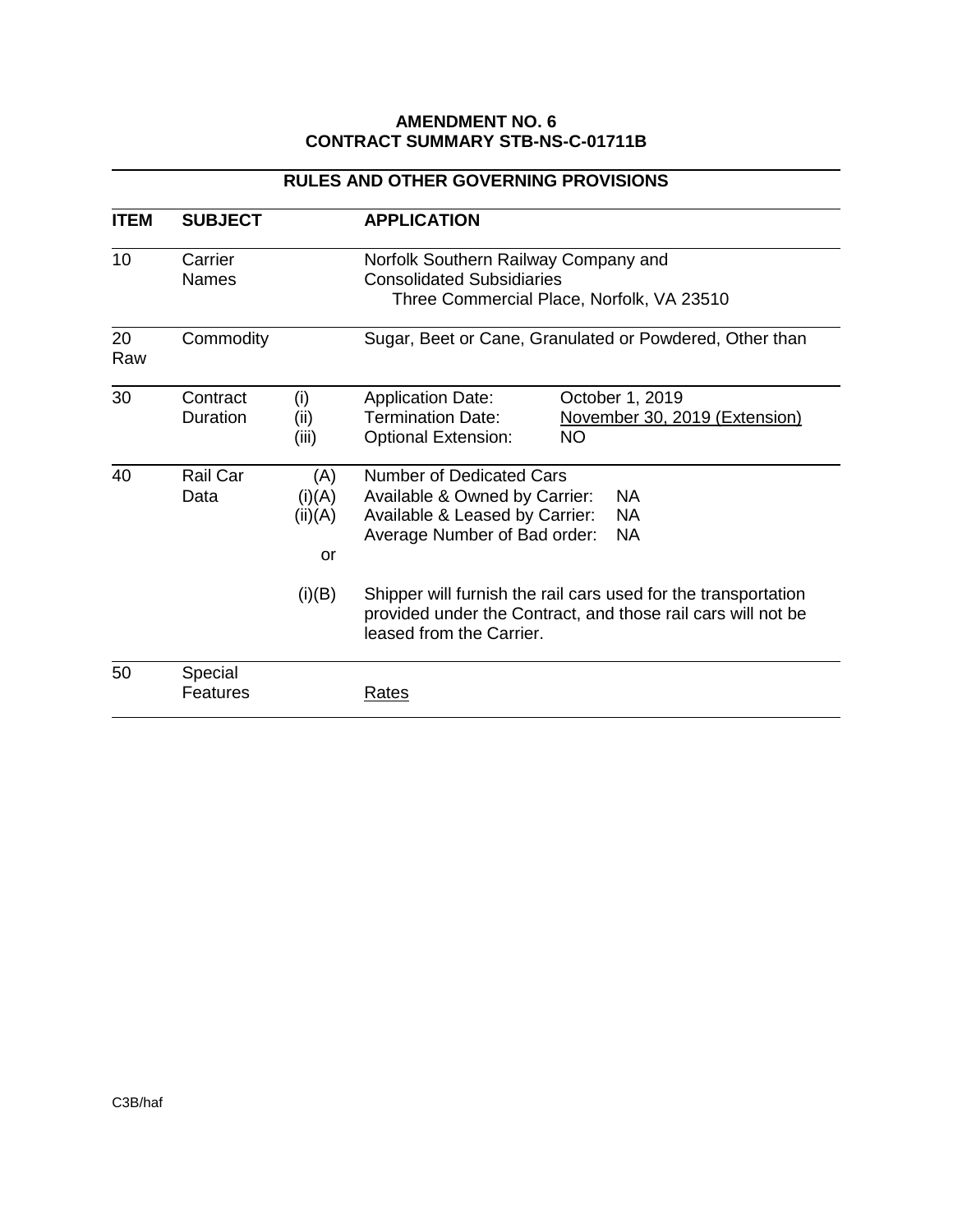STB-NS-C-01385 Amendment No. 14

## NORFOLK SOUTHERN RAILWAY COMPANY AND CONSOLIDATED SUBSIDIARIES

# AMENDED CONTRACT SUMMARY

ISSUED: December 9, 2019

EFFECTIVE: December 9, 2019

ISSUED BY P. A. LEMON MANAGER PRICING SERVICES NORFOLK SOUTHERN CORPORATION 8TH FLOOR THREE COMMERCIAL PLACE, MC KINNON BUILDING NORFOLK, VA 23510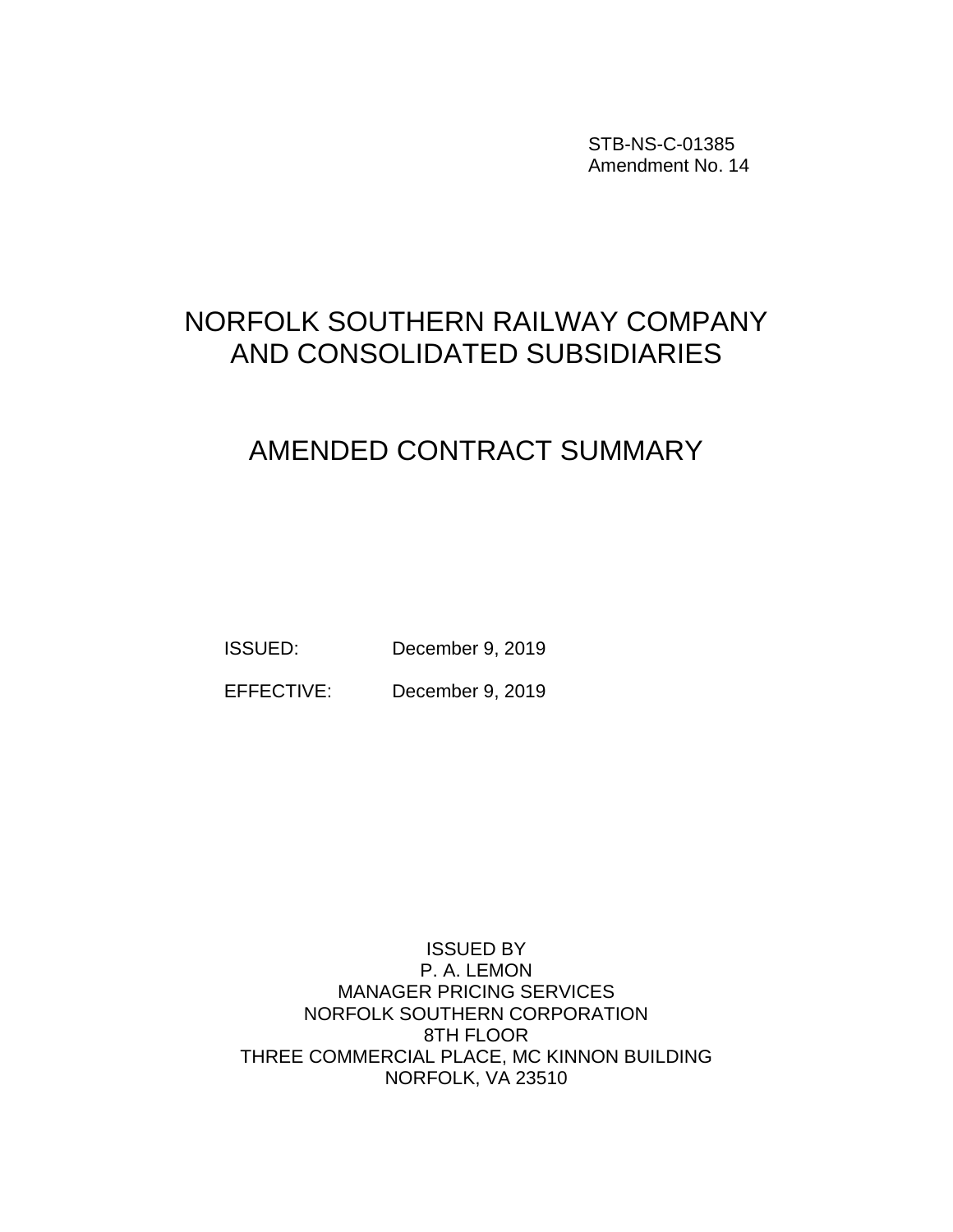#### **AMENDMENT NO. 14 AMENDED CONTRACT SUMMARY STB-NS-C-01385**

| <b>ITEM</b> | <b>SUBJECT</b>                                               |                      | <b>APPLICATION</b>                                                                                                                                                                                                                          |  |
|-------------|--------------------------------------------------------------|----------------------|---------------------------------------------------------------------------------------------------------------------------------------------------------------------------------------------------------------------------------------------|--|
| 10          | Carrier<br><b>Names</b>                                      |                      | Norfolk Southern Railway Company and<br><b>Consolidated Subsidiaries</b><br>Three Commercial Place, Norfolk, VA 23510                                                                                                                       |  |
| 20          | Commodity                                                    |                      | Cake, Meal or Screenings, Soybean, Not for Human Consumption                                                                                                                                                                                |  |
| 30          | Contract<br>Duration                                         | (i)<br>(ii)<br>(iii) | October 1, 2019<br><b>Application Date:</b><br><b>Termination Date:</b><br>December 31, 2019 (Extension)<br><b>Optional Extension:</b><br>NO.                                                                                               |  |
| 40          | Rail Car<br>(A)<br>(i)(A)<br>Data<br>(ii)(A)<br>or<br>(i)(B) |                      | <b>Number of Dedicated Cars</b><br><b>NA</b><br>Available & Owned by Carrier:<br>Available & Leased by Carrier:<br><b>NA</b><br>Average Number of Bad order:<br><b>NA</b><br>Shipper will furnish the rail cars used for the transportation |  |
|             |                                                              |                      | provided under the Contract, and those rail cars will not be<br>leased from the Carrier.                                                                                                                                                    |  |
| 50          | Special<br>Features                                          |                      | <u>Rates</u>                                                                                                                                                                                                                                |  |

#### **RULES AND OTHER GOVERNING PROVISIONS**

C3B/haf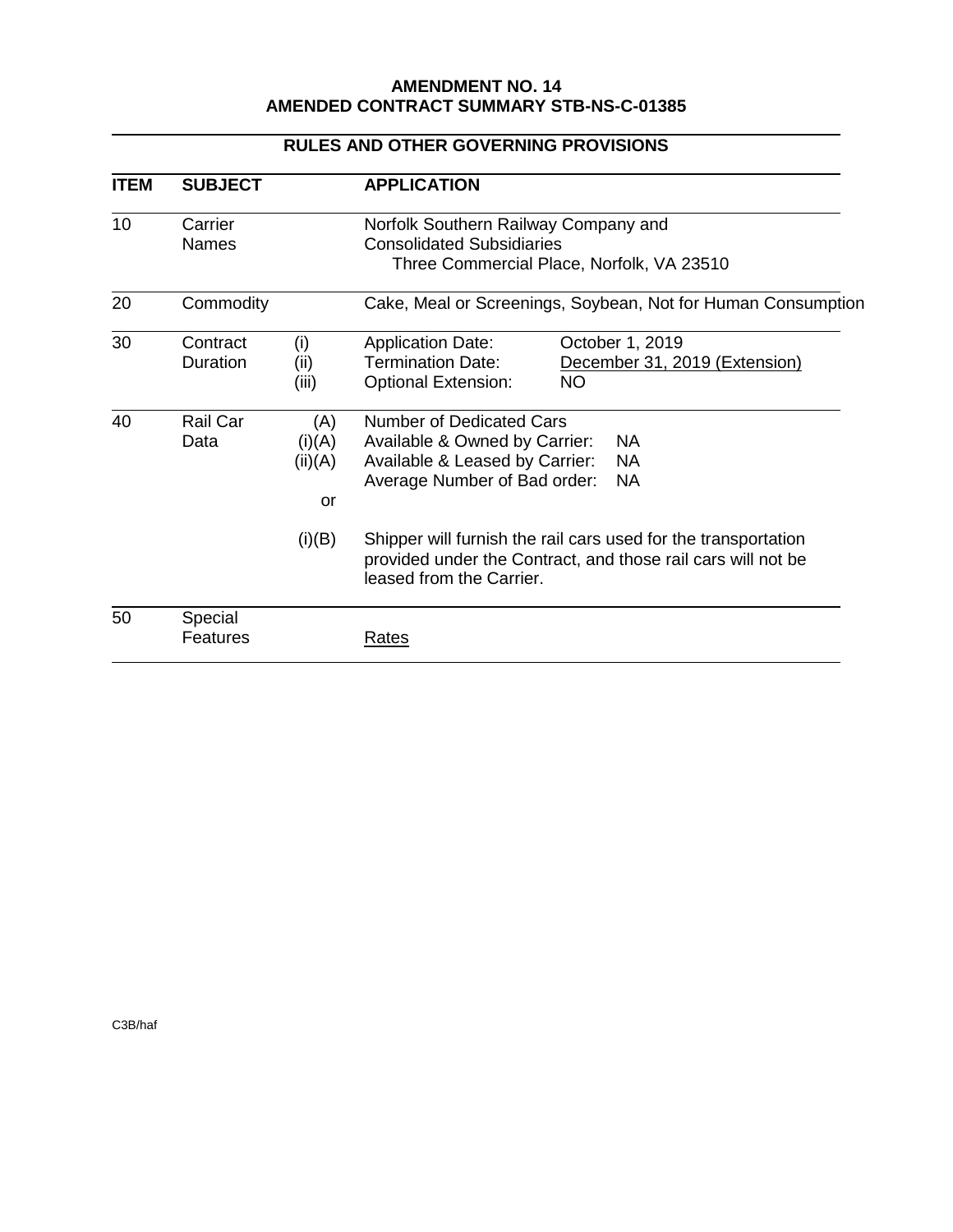STB-NS-C-01770B Amendment No. 4

## NORFOLK SOUTHERN RAILWAY COMPANY AND CONSOLIDATED SUBSIDIARIES

# CONTRACT SUMMARY

ISSUED: December 9, 2019

EFFECTIVE: December 9, 2019

ISSUED BY P. A. LEMON MANAGER PRICING SERVICES NORFOLK SOUTHERN CORPORATION 8TH FLOOR THREE COMMERCIAL PLACE, MCKINNON BUILDING NORFOLK, VA 23510